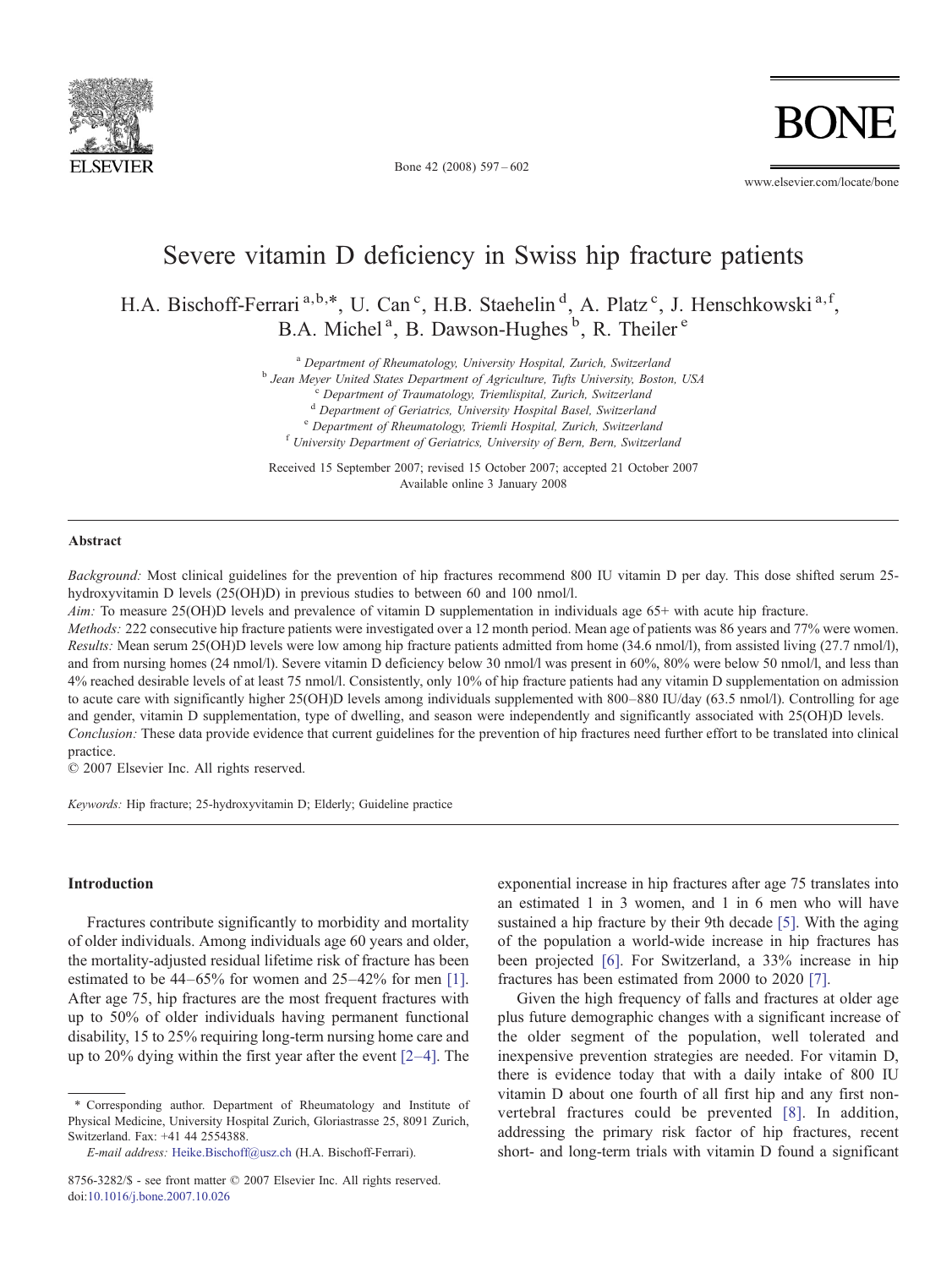<span id="page-1-0"></span>35–65% reduction in fall risk among community-dwelling and institutionalized individuals provided with a daily dose of 700– 800 IU vitamin D [9–[12\].](#page-4-0)

These data are the basis of several guidelines recommending at least 800 IU vitamin D per day for the primary prevention of low-trauma fractures among older individuals. For fall and nonvertebral fracture prevention, the Swiss guidelines for the prevention of osteoporosis recommend 800 IU vitamin D among older individuals with limited sun exposure [\[13\]](#page-4-0). The National Osteoporosis Foundation (NOF) recommends 800– 1000 IU vitamin D per day in adults starting at age 50 [\[14\].](#page-4-0) This recommendation was based on a quasi-consensus of vitamin D experts reviewing the evidence on bone health, fracture, and fall prevention with vitamin D [15]. Based on the available evidence, 5 out of the 6 experts proposed that if older men and women maintain serum levels of 25(OH)D that are higher than 75 nmol/l, they will be at lower risk of fracture [15]. The International Osteoporosis Foundation (IOF) supported this recommendation in 2006 under consideration of recent evidence [\[16\].](#page-4-0) Extending from bone health to fall prevention, function, dental health, and colo-rectal cancer prevention, a recent review on optimal serum 25(OH)D levels recommended a threshold of at least 75 nmol/l and suggested a minimal intake of 1000 IU vitamin D per day in all adults age 20 and older [\[17\]](#page-4-0).

In this study we aim to evaluate guideline practice in Zurich, Switzerland by assessing 25(OH)D status among consecutive patients age 65 and older admitted to one large hospital center with acute hip fracture. Provided guideline practice is in place, mean 25(OH)D levels of at least 50–60 nmol/l would be expected for a vitamin D intake between 400 and 800 IU per day [\[15,17](#page-4-0)–19].

## Methods

## **Patients**

From January 2005 to January 2006 consecutive patients age 65 and older admitted to one large hospital center in Switzerland (Zurich, Triemli Hospital) with acute hip fracture were assessed for their serum 25(OH)D levels. All patients were of Caucasian race/ethnicity. Assessment of 25(OH)D serum concentrations was approved by the ethics committee of the town hospitals as a quality control assessment in hip fracture care. There were no exclusion criteria other than age less than 65 years. We documented age, gender, month of serum 25(OH)D measurement, and type of dwelling prior to admission in all patients. In addition, on admission to acute care, we documented vitamin D intake and dose from the following sources: vitamin D supplement, combination with calcium, combination with bisphosphonates, multivitamin. In Switzerland dairy products or orange juice is not fortified with vitamin D as practiced in the US. A recent multi-center survey of 401 Swiss community-dwelling older individuals age 75–87 years documented a mean vitamin D intake of 99.6 IU (SD+58) per day based on a validated food frequency questionnaire [\[20\]](#page-5-0). Generally, supplements or multivitamins include cholecalciferol (D3) in Switzerland, while ergocalciferol (D2) is not commonly available. None of the hip fracture patients was on anti-epileptics, and diseases associated with malabsorption, such as Whipple, Crohn's disease, and colitis ulcerosa, were not noted in the medical reports of patients.

#### 25(OH)D measurements

All blood tests for serum 25(OH)D measurement were taken during acute care within 2–6 days after the hip fracture event. Serum for 25(OH)D assessment was stored at −80 °C and all measurements were performed in one batch, in April 2006. 25(OH)D serum levels were measured with a radioimmuno assay (Diasorin/Inkstar RIA; sensitivity 1.5 μg/l; coefficient of variation 8.4%). All measurements were performed by the same technician in one batch at the laboratory of the University Hospital in Zurich.

#### **Statistics**

We present unadjusted means for 25(OH)D levels by type of dwelling, season, and vitamin D supplementation group according to the supplemental intake ranges documented (none, 200–440, 800–880) in Table 1. In addition, general linear models were used to calculate least square means (adjusted means) for serum 25(OH)D levels by subgroups while controlling for age, gender, type of dwelling (home, assisted living, and nursing home), season (spring, summer, fall, and winter), and vitamin D supplementation (none, 200–440 IU per day, 800– 880 IU per day). Estimated serum 25(OH)D concentrations are based on the same model. SAS version 9.1 was used for all statistical analyses.

## **Results**

Over the course of 12 months, we assessed 222 consecutive older individuals age 65 or older admitted to one large hospital center for their serum 25(OH)D concentrations. Mean age of individuals was 85.7 years and 63% were admitted from home, 22% from assisted living, and 15% from nursing homes.

Mean serum 25(OH)D levels were 31.5 nmol/l in the total group, 34.6 nmol/l in hip fracture patients admitted from home,

#### Table 1

Characteristics of patients with acute hip fracture and absolute 25(OH)D serum concentrations by subgroups

| Characteristics              | Home<br>$N = 139$<br>(63%) | AL<br>$N = 50$<br>(22%) | NH<br>$N = 33$<br>(15%) | Total<br>$N = 222$  |
|------------------------------|----------------------------|-------------------------|-------------------------|---------------------|
| Men: $N$ $(\% )$             | 26(19%)                    | 14(28%)                 | 12(36%)                 | 52 (23%)            |
| 25(OH)D nmol/l               | 34.3 $(\pm 20.7)$          | $25.0 (\pm 17.2)$       | $27.9 (\pm 20.2)$       | $30.3 (\pm 19.8)$   |
| Women: $N$ $(\%)$            | 113 (81%)                  | 36 (72%)                | 21(64%)                 | 170 (77%)           |
| 25(OH)D nmol/l               | $34.7 (\pm 22.9)$          | $28.7 (\pm 26.5)$       | $21.8 (\pm 19.0)$       | $31.8 (\pm 23.8)$   |
| Mean age<br>years $(\pm SD)$ | 84.2 $(\pm 6.7)$           | 89.1 $(\pm 6.3)$        | $86.8 (\pm 6.4)$        | $85.7 (\pm 6.9)$    |
| 25(OH)D nmol/l               | $34.6 (\pm 22.4)$          | $27.7 (\pm 24.2)$       | 24.0 $(\pm 19.3)$       | $31.5 (\pm 22.7)$   |
| <30 nmol/l: $N$ (%)          | 70 (50%)                   | 36 (72%)                | 25(76%)                 | 131 (59%)           |
| 30-74 nmol/l: N (%)          | 64 (46%)                   | 11(22%)                 | 7(21%)                  | 82 (37%)            |
| 75+ nmol/l: $N$ (%)          | 5(4%)                      | 3(6%)                   | 1(3%)                   | 9(4%)               |
| 25 (OH)D nmol/l              |                            |                         |                         |                     |
| by season                    |                            |                         |                         |                     |
| Spring                       | $26.8 \ (\pm 17.4)$        | $28.3 (\pm 24.1)$       | 9.5 $(\pm 1.9)$         | $25.0 \ (\pm 18.9)$ |
| Summer                       | $36.8 (\pm 21.6)$          | 34.1 $(\pm 36.4)$       | $28.9 (\pm 24.4)$       | $34.6 (\pm 26.0)$   |
| Fall                         | 42.4 $(\pm 24.9)$          | $27.0 (\pm 16.5)$       | 24.8 $(\pm 17.6)$       | $37.0 (\pm 23.7)$   |
| Winter                       | $31.2 (\pm 21.7)$          | $23.0 (\pm 16.2)$       | $25.4 (\pm 17.6)$       | $28.5 (\pm 20.1)$   |
| Percent of                   |                            |                         |                         |                     |
| individuals with             |                            |                         |                         |                     |
| severe 25(OH)D               |                            |                         |                         |                     |
| deficiency (<30              |                            |                         |                         |                     |
| nmol/l) by season            |                            |                         |                         |                     |
| Spring                       | 64%                        | 70%                     | 100%                    | 70%                 |
| Summer                       | 43%                        | 62%                     | 73%                     | 54%                 |
| Fall                         | 41%                        | 67%                     | 67%                     | 49%                 |
| Winter                       | 55%                        | 83%                     | 75%                     | 64%                 |
| No vitamin D: $N$ (%)        | 122 (88%)                  | 47 (94%)                | 30 (91%)                | 199 (90%)           |
| 25(OH)D nmol/l               | $31.3 (\pm 20.3)$          | $25.5 (\pm 22.6)$       | $20.2 (\pm 15.8)$       | $28.2 (\pm 20.6)$   |
| 200-440 IU/d: $N$ (%)        | 6(4%)                      | 2(4%)                   | 1(3%)                   | 9(4%)               |
| 25(OH)D nmol/l               | 52.6 ( $\pm$ 14.6)         | 50.1 ( $\pm$ 18.2)      | 63.0 $(\pm -)$          | 53.2 $(\pm 13.8)$   |
| 800-880 IU/d: N (%)          | 11 $(8%)$                  | $1(2\%)$                | 2(6%)                   | 14 $(6%)$           |
| 25(OH)D nmol/l               | $61.7 (\pm 26.3)$          | $87.3 (+-)$             | 61.5 $(\pm 3.2)$        | $63.5 (\pm 24.1)$   |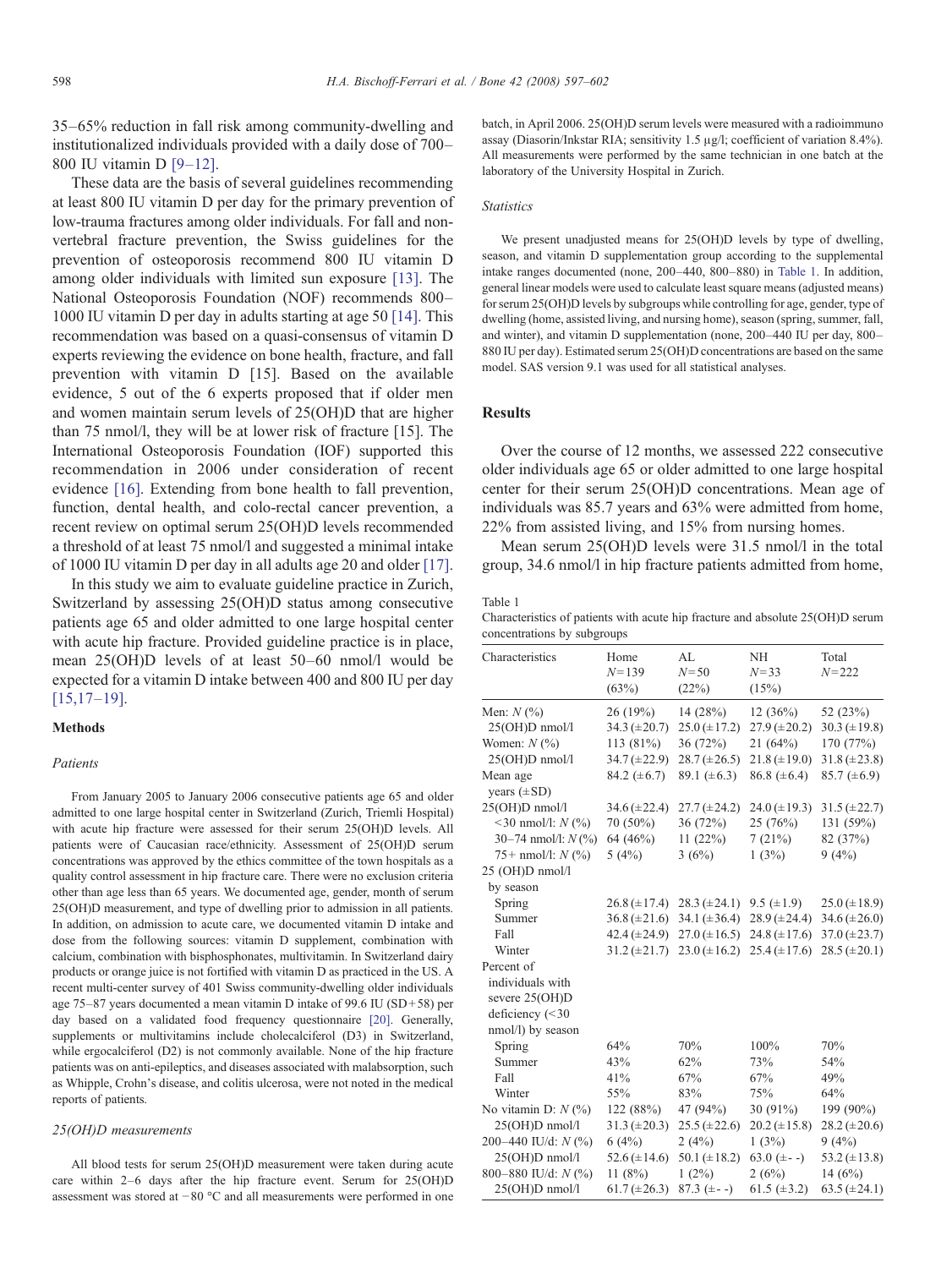<span id="page-2-0"></span>27.7 nmol/l in patients admitted from assisted living, and 24 nmol/l in patients admitted from nursing homes (see [Table 1;](#page-1-0) ANOVA for type of dwelling:  $p=0.02$ ). Severe vitamin D deficiency below 30 nmol/l was present in 50% of hip fracture patients admitted from home, in 72% from assisted living situations, and in 76% from nursing homes (see [Table 1](#page-1-0) and Fig. 1). 10% of hip fracture patients had any vitamin D supplementation on admission to acute care: 4% had 200–440 IU vitamin D, and 6% had 800–880 IU vitamin D per day (none of the 222 patients had vitamin D intakes between 441 and 799).

Table 2 shows the adjusted mean serum 25(OH)D levels among subgroups of individuals not supplemented and supplemented with vitamin D. Supplement users had significantly higher serum 25(OH)D levels while controlling for type of dwelling, season, age, and gender.

[Fig. 2](#page-3-0) shows mean serum 25(OH)D levels by month over 12 months. Despite a clear seasonal swing, mean 25(OH)D levels were far below desirable 25(OH)D concentrations of 75 nmol/l or higher, even during summer months (see [Table 1;](#page-1-0) ANOVA by season:  $p=0.03$ ). Comparing the most extreme seasons, spring versus summer season, 25(OH)D levels were 26% higher in the summer independent of other covariates (Table 2).

[Fig. 3](#page-3-0) illustrates the relative contribution of season and additional vitamin D supplementation of 800 to 880 IU vitamin D per day based on estimated serum 25(OH)D concentrations from the multivariate general linear model shown in Table 2.

### Discussion

In this sample of 222 consecutive hip fracture patients age 65 and older admitted to acute care of one large hospital center between January 2005 and January 2006, 10% had any vitamin



Fig. 1. Percent of hip fracture patients with severe vitamin D deficiency and percent of hip fracture patients with any vitamin D supplementation on admission to acute care. Illustrates the documented high prevalence of severe vitamin D deficiency  $(25(OH)D<30$  nmol/l) in older patients admitted for acute hip fracture care. Consistent with these findings is the very low prevalence of any vitamin D supplementation in these patients documented on admission to acute care independent of type of dwelling.

## Table 2

Independent predictors of 25(OH)D serum concentrations in patients with acute hip fracture

| Independent predictors      | Adjusted means<br>$(+SE)$ | Adjusted percent difference<br>from reference $(p$ -value) |
|-----------------------------|---------------------------|------------------------------------------------------------|
| Vitamin D supplementation   |                           |                                                            |
| None (reference)            | 25.8(1.7)                 | Reference                                                  |
| 200-440 IU/day              | 48.3(7.0)                 | $+87\%$ (0.002)                                            |
| 400-880 IU/day              | 60.6(5.6)                 | $+135\%$ (<0.0001)                                         |
| Type of dwelling            |                           |                                                            |
| Nursing home<br>(reference) | 39.1(4.5)                 | Reference                                                  |
| Assisted living             | 45.5(4.1)                 | $+17\%$ (0.16)                                             |
| Home                        | 50.1(3.2)                 | $+28\%$ (0.006)                                            |
| Season                      |                           |                                                            |
| Spring<br>(reference)       | 39.7(4.5)                 | Reference                                                  |
| Summer                      | 50.0(4.1)                 | $+26\%$ (0.02)                                             |
| Fall                        | 48.7(3.7)                 | $+23\%$ (0.04)                                             |
| Winter                      | 41.2(3.7)                 | $+4\%$ (0.7)                                               |

Adjusted means are calculated from least square means derived from a general linear model controlling for age, gender, vitamin D supplementation, type of dwelling, and season. Age and gender did not significantly predict serum 25 (OH)D concentrations.

D supplementation, and 6% had the recommended dose of 800 IU per day according to guideline recommendations. Consequently, 25(OH)D serum concentrations were low in all subgroups with a high prevalence of severe vitamin D deficiency  $(\leq 30 \text{ nmol/l})$  in 50% of individuals admitted from home,  $72\%$  of individuals admitted from assisted living, and 76% of individuals admitted from nursing homes. Our findings indicate that current guidelines on vitamin D supplementation for the prevention of hip fractures in older individuals are not sufficiently practiced.

Based on intervention studies, mean serum 25(OH)D levels in a vitamin D supplemented older population would be expected to be at least 50–60 nmol/l with a daily dose of 400 to 800 IU vitamin D3 [\[17\].](#page-4-0) This rise is likely to be less with vitamin D2 [21–[23\],](#page-5-0) which is, however, not commonly available in Switzerland. In this sample of consecutive hip fracture patients mean 25(OH)D levels were about half the minimum mean expected if guideline practice was in place and findings were similar among individuals admitted from home, assisted living or nursing homes. On the other hand, the small percentage of individuals supplemented with vitamin D upon admission to acute care reached the expected minimum mean of 50.1 nmol/l in all subgroups if supplementation was 200– 440 IU vitamin D per day, or a minimum mean of at least 61.5 nmol/l with 800–880 IU vitamin D per day.

Adjusted means for 25(OH)D levels were 87% higher with supplementation between 200 and 440 IU vitamin D per day and 135% higher with supplementation between 800 and 880 IU vitamin D per day. Regression analyses suggested that 800 IU vitamin D per day may shift hip fracture patients to between 52 and 62 nmol/l in the spring (seasonal low), and to between 63 and 74 in the summer depending on type of dwelling.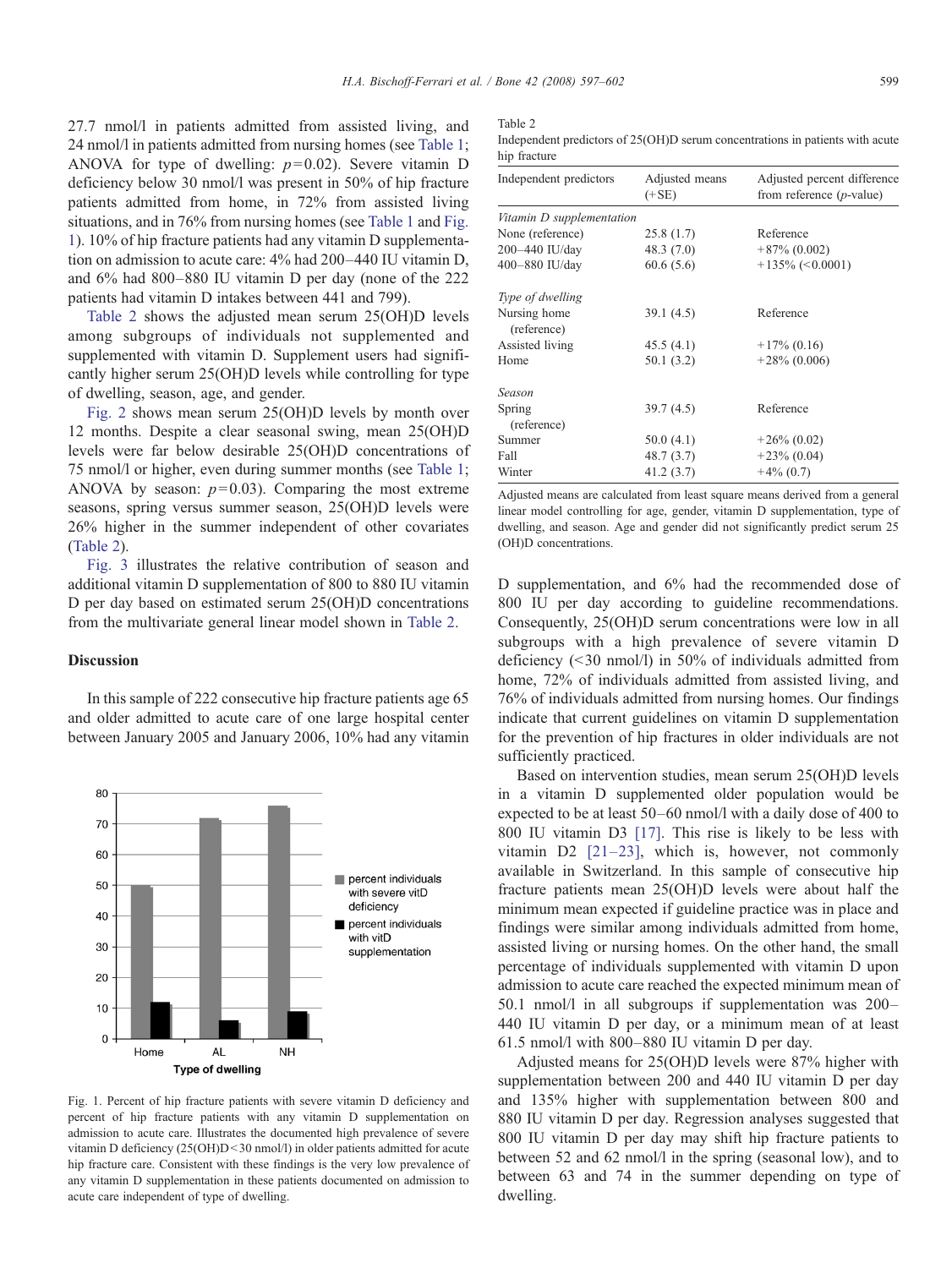<span id="page-3-0"></span>

Fig. 2. Absolute 25(OH)D serum concentrations by month of measurement. Shows absolute mean 25(OH)D serum concentrations by month of measurement suggesting a seasonal swing with highest levels achieved in late summer and fall whereas lowest levels are achieved in spring months. Both, mean 25(OH)D levels of summer months (June, July, August: p-value=0.02), and fall months (September, October, November: p-value=0.01) differed significantly from spring levels (March, April, May). The arrow indicates the threshold for adequate vitamin D status at 75 nmol/l. Mean 25(OH)D levels measured for each month were far below adequate 25(OH)D status. See [Table 1](#page-1-0) for the percent of individuals with severe vitamin D deficiency by season and type of dwelling.

In this study, winter time declines, spring lows, and end summer highs in 25(OH)D levels were present in all subgroups of hip fracture patients. This seasonal pattern has been observed in previous studies of healthy older individuals in Switzerland [\[24,25\],](#page-5-0) Boston [\[26\]](#page-5-0), and Stockholm [\[27\]](#page-5-0), as well as nursing home residents in Canada [\[28\].](#page-5-0) In regard to hip fracture patients, our data contradict earlier findings from one Australian study, where a seasonal swing of 25(OH)D levels was not documented in hip fracture patients admitted from nursing homes, while healthy older adults did show a seasonal swing of 25(OH)D levels in the same study [\[29\].](#page-5-0)

Previously, among Swiss community-dwelling older individuals (mean age 76) without a hip fracture, prevalence of severe deficiency was 15% and 30% had desirable 25(OH)D levels of at least 75 nmol/l during summer season [\[25\]](#page-5-0), while in our study, prevalence of severe deficiency was 43% and desirable



Fig. 3. Estimated 25(OH)D levels in extreme seasons with and without additional vitamin D supplementation. Estimated 25(OH)D levels are based on a general linear regression model illustrated in [Table 2.](#page-2-0) Season, vitamin D supplementation, and type of dwelling were independent and significant predictors for 25(OH)D serum concentrations while controlling for age and gender. Fig. 2 shows the strong additional benefit of vitamin D supplementation on estimated serum 25(OH)D concentrations in older individuals with acute hip fracture. Independent of type of dwelling, summer sunshine exposure is insufficient to raise 25(OH)D levels into a desirable range of 75 nmol/l or higher among hip fracture prone older individuals. 800 IU vitamin D per day during the seasonal high (summer) may shift estimated mean levels into the desirable range of at least 75 nmol/l. Low dose vitamin D (200-440 IU per day) may be insufficient in rising 25(OH)D levels into the desirable range even during the summer season.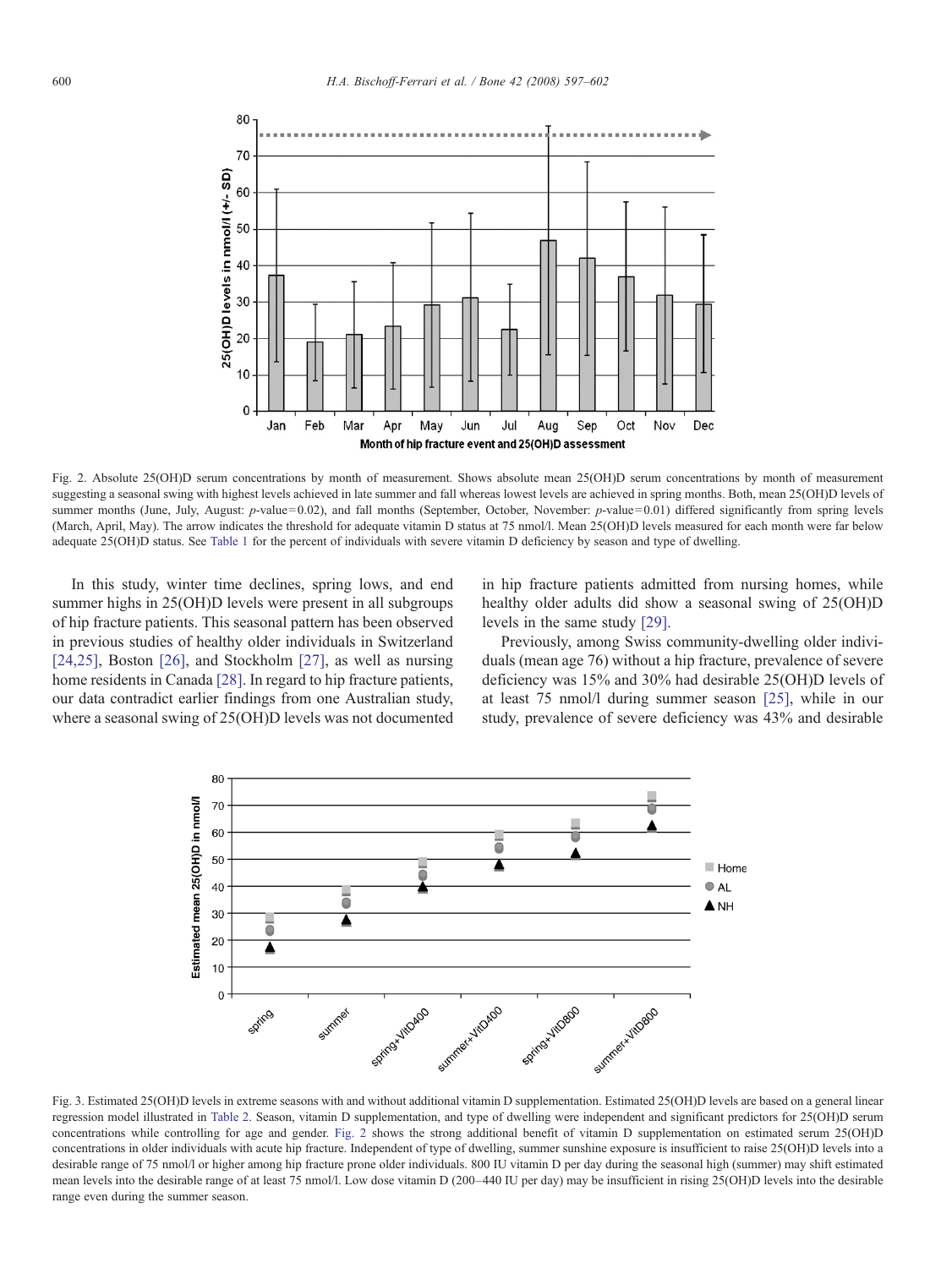<span id="page-4-0"></span>25(OH)D levels were documented among 4% of communitydwelling individuals admitted with an acute hip fracture in the same season. This difference may be explained in part by older age in the hip fracture patients, as cutaneous vitamin D production declines with age [\[30\]](#page-5-0). Additionally, individuals at risk for a hip fracture are generally frailer and less mobile, and thus may have spent less time outside [\[31\]](#page-5-0). However, it is important to note that even in the healthier population studied previously only 30% of community-dwelling older individuals reached desirable 25(OH)D levels during summer time [\[25\]](#page-5-0).

A 1999 landmark publication in the Journal of the American Medical Association (JAMA) by LeBoff et al. documented a 50% prevalence of severe vitamin D deficiency among postmenopausal women admitted with acute hip fracture (serum  $25(OH)D$  levels  $\leq 30$  nmol/l) [\[32\].](#page-5-0) The authors suggested in 1999 that heightened awareness is necessary to ensure adequate vitamin D nutrition, especially as vitamin D deficiency is preventable. The high prevalence of severe vitamin D deficiency among hip fracture patients has been confirmed in the early and late nineties by several studies from Europe [33–[41\].](#page-5-0) According to our data collected in 2005–2006, the prevalence of severe 25(OH)D deficiency is still significant and basically unchanged compared to earlier data [17–26].

A limitation of this analysis is its cross-sectional design. On the other hand, consecutive patients of the largest center hospital in Zurich, have been studied. The urban setting would add to a bias for better care. Thus, the presented results may be conservative. A strength of the study is the assessment of seasonality plus living situation as additional important determinants of 25(OH)D status in hip fracture patients. Adding to a conservative estimate, vitamin D for the prevention of hip fractures is primarily prescribed by physicians and covered by insurance companies in Switzerland, which should improve guideline practice compared to countries where vitamin D supplementation is primarily sold over the counter, such as in the US. On the other hand, nursing homes in Zurich have a per day medication cost limitation, which may contribute to the low prescription rate of vitamin D in individuals admitted from nursing homes, although the cost for vitamin D is low. Finally, we chose the most widely used vitamin D assay (Diasorin Assay) allowing for direct comparison with studies from the literature, where the serum 25(OH)D threshold of at least 75 nmol/l has been suggested with respect to function [\[42\]](#page-5-0), bone density [\[43\]](#page-5-0), and fracture risk [8] among older individuals.

In summary, our study indicates that further efforts are needed to improve guideline practice for the prevention of hip fractures in Switzerland. A 10% prevalence of vitamin D supplementation in hip fracture patients is insufficient and consistent with the documented 59% rate of severe vitamin D deficiency. In this frail population, 25(OH)D levels were low throughout the year despite a seasonal swing with somewhat higher levels at the end of the summer season. Thus, year-long vitamin D supplementation is warranted in individuals at risk for hip fracture. According to our analyses, desirable serum 25 (OH)D concentrations of at least 75 nmol/l among older individuals at risk for hip fracture may only be achieved during the summer season with additional 800 IU vitamin D per day. In the winter season, 800 IU vitamin D may not be sufficient to raise serum 25(OH)D levels into the desirable range.

## Acknowledgments

The authors are indebted to Elisabeth Minder (Head of Laboratory Medicine, Triemli Hospital) and her team for their help and support in processing blood samples for this analysis. Thanks are especially due to the study nurses Anne Hinz, Caroline Fretz, and the data entry secretary Regula Hochstrasser, and research assistant Isabelle Gerber.

Funding: This study was funded by the Swiss National Foundation (Grant NFP 53-405340-104845), the Vontobel Foundation, the "Gesundheits- und Umweltdepartement der Stadt Zürich (Department of Health and Environment of the town of Zurich)", and the "Genossenschaft zum Baugarten".

#### References

- [1] Nguyen ND, Ahlborg HG, Center JR, Eisman JA, Nguyen TV. Residual lifetime risk of fractures in women and men. J Bone Miner Res 2007;12:12.
- [2] Magaziner J, Hawkes W, Hebel JR, Zimmerman SI, Fox KM, Dolan M, et al. Recovery from hip fracture in eight areas of function. J Gerontol A Biol Sci Med Sci 2000;55(9):M498–507.
- [3] Tinetti ME, Williams CS. Falls, injuries due to falls, and the risk of admission to a nursing home. N Engl J Med 1997;337(18):1279–84.
- [4] Cummings SR, Kelsey JL, Nevitt MC, O'Dowd KJ. Epidemiology of osteoporosis and osteoporotic fractures. Epidemiol Rev 1985;7:178–208.
- [5] Birge SJ, Morrow-Howell N, Proctor EK. Hip fracture. Clin Geriatr Med 1994;10(4):589–609.
- [6] Gullberg B, Johnell O, Kanis JA. World-wide projections for hip fracture. Osteoporos Int 1997;7(5):407–13.
- [7] Schwenkglenks M, Lippuner K, Hauselmann HJ, Szucs TD. A model of osteoporosis impact in Switzerland 2000–2020. Osteoporos Int 2005;16 (6):659–71 Electronic publication 2004 Oct 26.
- [8] Bischoff-Ferrari HA, Willett WC, Wong JB, Giovannucci E, Dietrich T, Dawson-Hughes B. Fracture prevention with vitamin D supplementation: a meta-analysis of randomized controlled trials. Jama 2005;293(18): 2257–64.
- [9] Bischoff-Ferrari HA, Dawson-Hughes B, Willett CW, Staehelin HB, Bazemore MG, Zee RY, et al. Effect of vitamin D on falls: a meta-analysis. JAMA 2004;291(16):1999–2006.
- [10] Bischoff-Ferrari HA, Orav EJ, Dawson-Hughes B. Effect of cholecalciferol plus calcium on falling in ambulatory older men and women: a 3-year randomized controlled trial. Arch Intern Med 2006;166(4):424–30.
- [11] Broe KE, Chen TC, Weinberg J, Bischoff-Ferrari HA, Holick MF, Kiel DP. A higher dose of vitamin d reduces the risk of falls in nursing home residents: a randomized, multiple-dose study. J Am Geriatr Soc 2007;55  $(2):234-9.$
- [12] Flicker L, MacInnis RJ, Stein MS, Scherer SC, Mead KE, Nowson CA, et al. Should all older people in residential care receive vitamin D to prevent falls? Results of a randomized trial. JBMR 2004;19(Suppl 1) abstract F459:S99.
- [13] Osteoporose SSVg <http://www.svgo.ch/>.
- [14] NOF [http://www.nof.org/prevention/calcium\\_and\\_VitaminD.htm.](http://www.nof.org/prevention/calcium_and_VitaminD.htm)
- [15] Dawson-Hughes B, Heaney RP, Holick MF, Lips P, Meunier PJ, Vieth R. Estimates of optimal vitamin D status. Osteoporos Int Mar 18 2005;16 (7):713–6 Epub.
- [16] IOF [http://www.iofbonehealth.org/.](http://www.iofbonehealth.org/)
- [17] Bischoff-Ferrari HA, Giovannucci E, Willett WC, Dietrich T, Dawson-Hughes B. Estimation of optimal serum concentrations of 25-hydroxyvitamin D for multiple health outcomes. Am J Clin Nutr 2006;84(1):18–28.
- [18] Lips P, Graafmans WC, Ooms ME, Bezemer PD, Bouter LM. Vitamin D